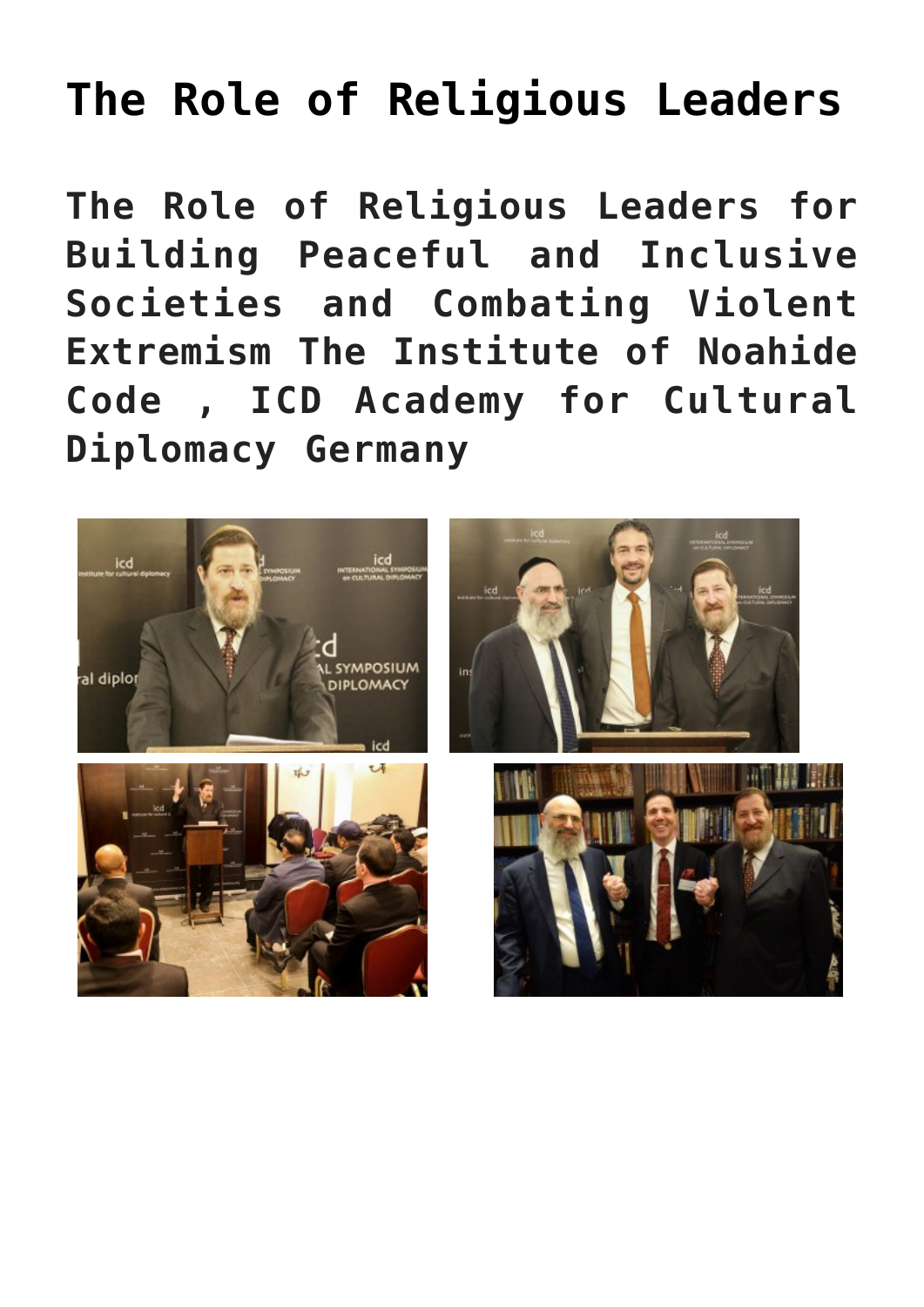













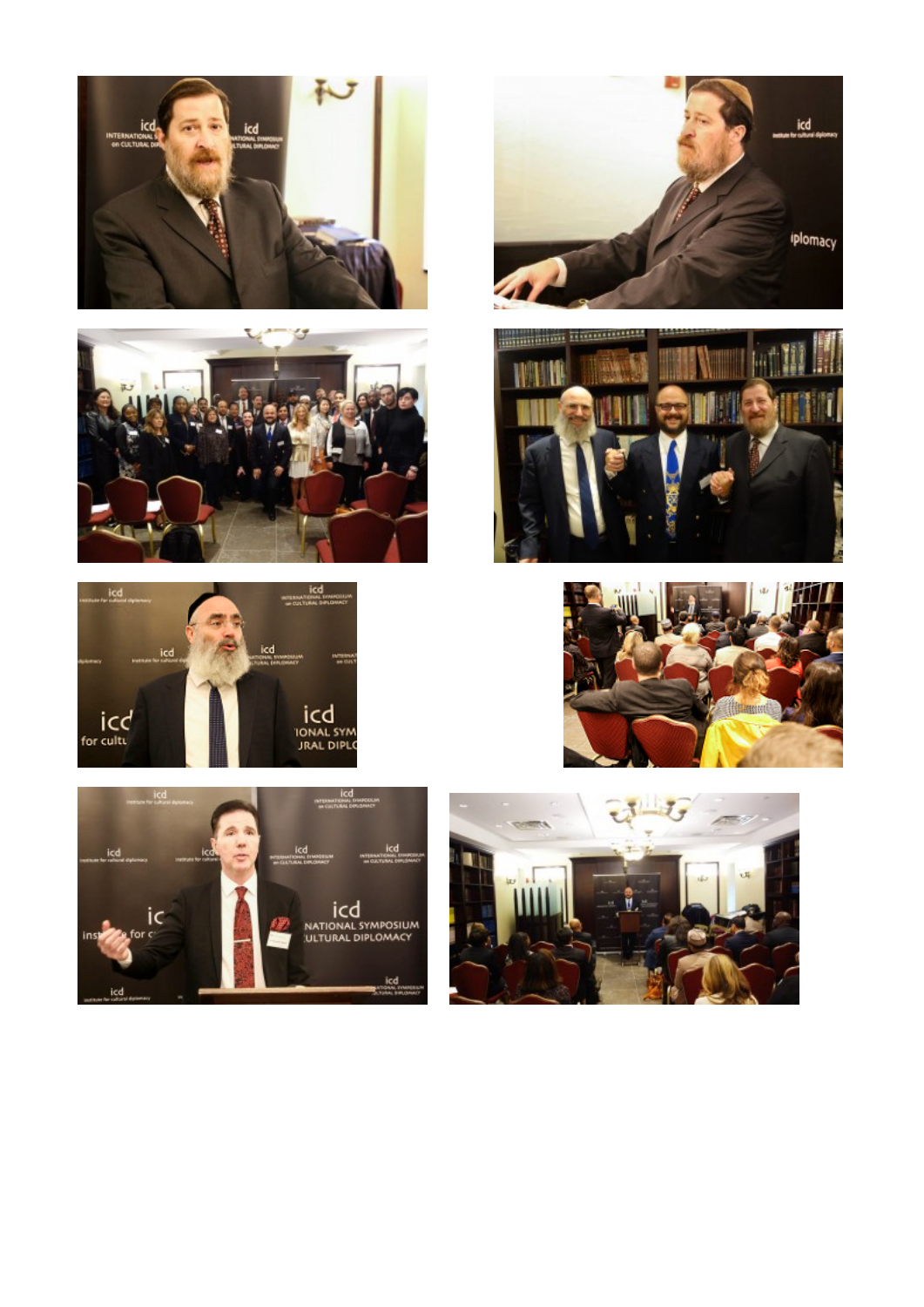

Invite you to hear from world leaders on Peace.

9 20, 2017 9:45- 12:00 AM

Chabad upper east side NY NY

[417 E 77 st NY NY 10075 USA](https://maps.google.com/?q=upper+east+side+NY+NY%C2%A0417+E+77+st+NY+NY+10075+USA&entry=gmail&source=g)

Wishing you a Sweet New Year!!!

[www.Noahide.org](http://www.noahide.org/)

[http://www.ccds-berlin.de](http://www.ccds-berlin.de/)

[http://www.chabaduppereastside.com](http://www.chabaduppereastside.com/)

The Universal Noahide code (UN) in UN HQ..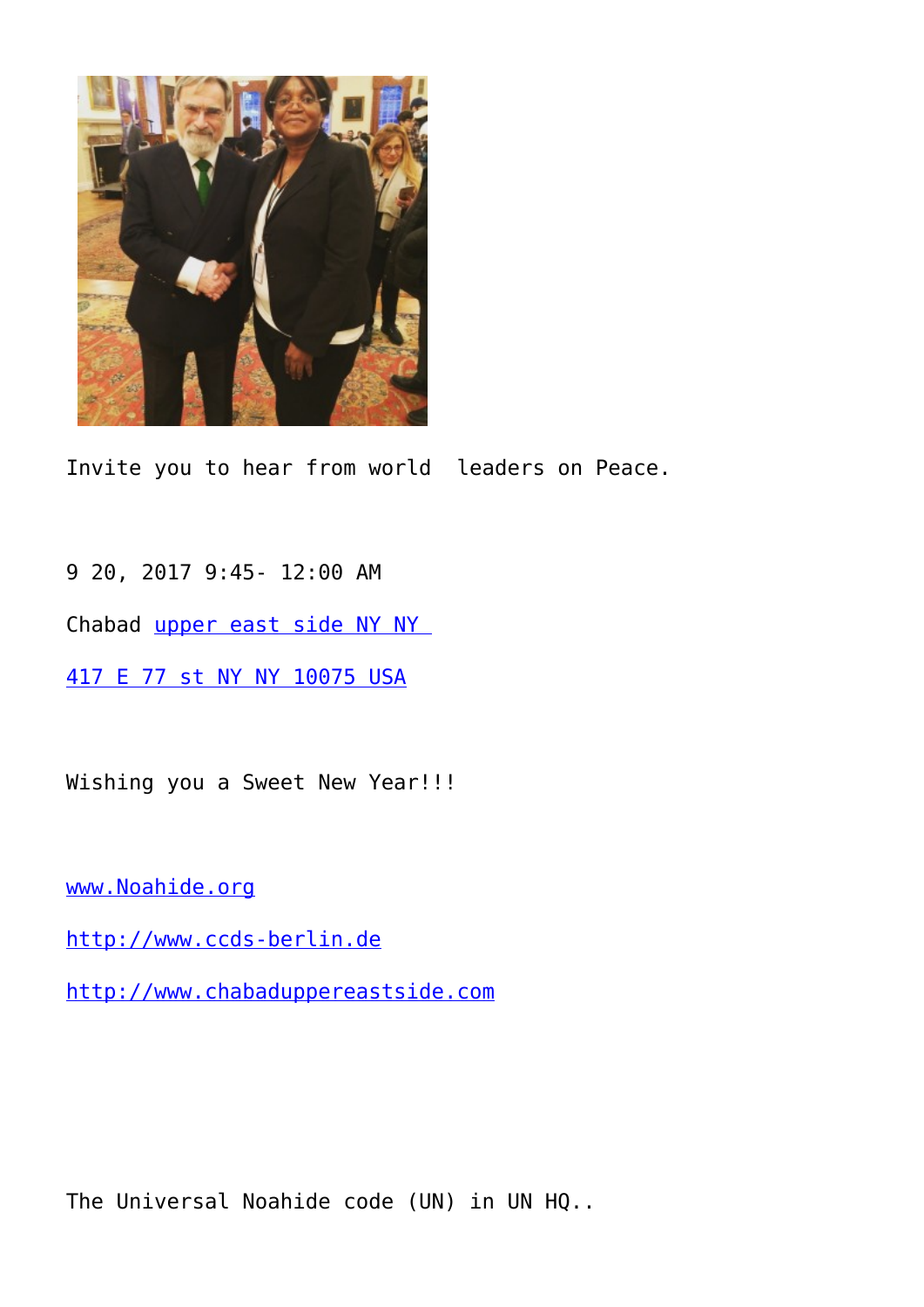The Institute of Noahide Code INC proposes a strategic alliance with the United Nations post 2030 agenda to promote the codification into national legislation of the United Nations resolutions on the culture of peace, environmental ethics and social justice. The Institute of Noahide Code recruits parliamentarians from all United Nations member states who share the goal of implementing these United Nations resolutions into national legislation by providing model draft legislation, initiating workshops and conferences and creating alliances with religious leaders, media and academic leaders and business executives who support and supplement the

legislation by teaching, publicizing and putting into practice the "global ethics" inherent in these United Nations Resolutions.

It is proposed that the strategic alliance with the United Nations be expressed through the filing of the relevant national legislation and parliamentary sponsor in the data base of the Department of Legal Affairs in the office of the basis for international law, serves to inspire the codification, legislation and implementation of these global ethics which are inscribed in contemporary society by the United Nations.United Nations Secretary General and an annual assembly on LEGISLATING FOR GLOBAL ETHICS to be held at the UN General Assembly to report and encourage further progress towards this goal. The Noahide Code, which, according to Hugo Grotius, forms the base of international law.

The project of The Institute of Noahide Code addresses the root causes which affect the development of peace and democracy worldwide. Nowadays, in a war-torn world like the one we are living, the need of a universally accepted code among the nations is vital to bring peace to countries and communities in conflict, but also in the everyday life of each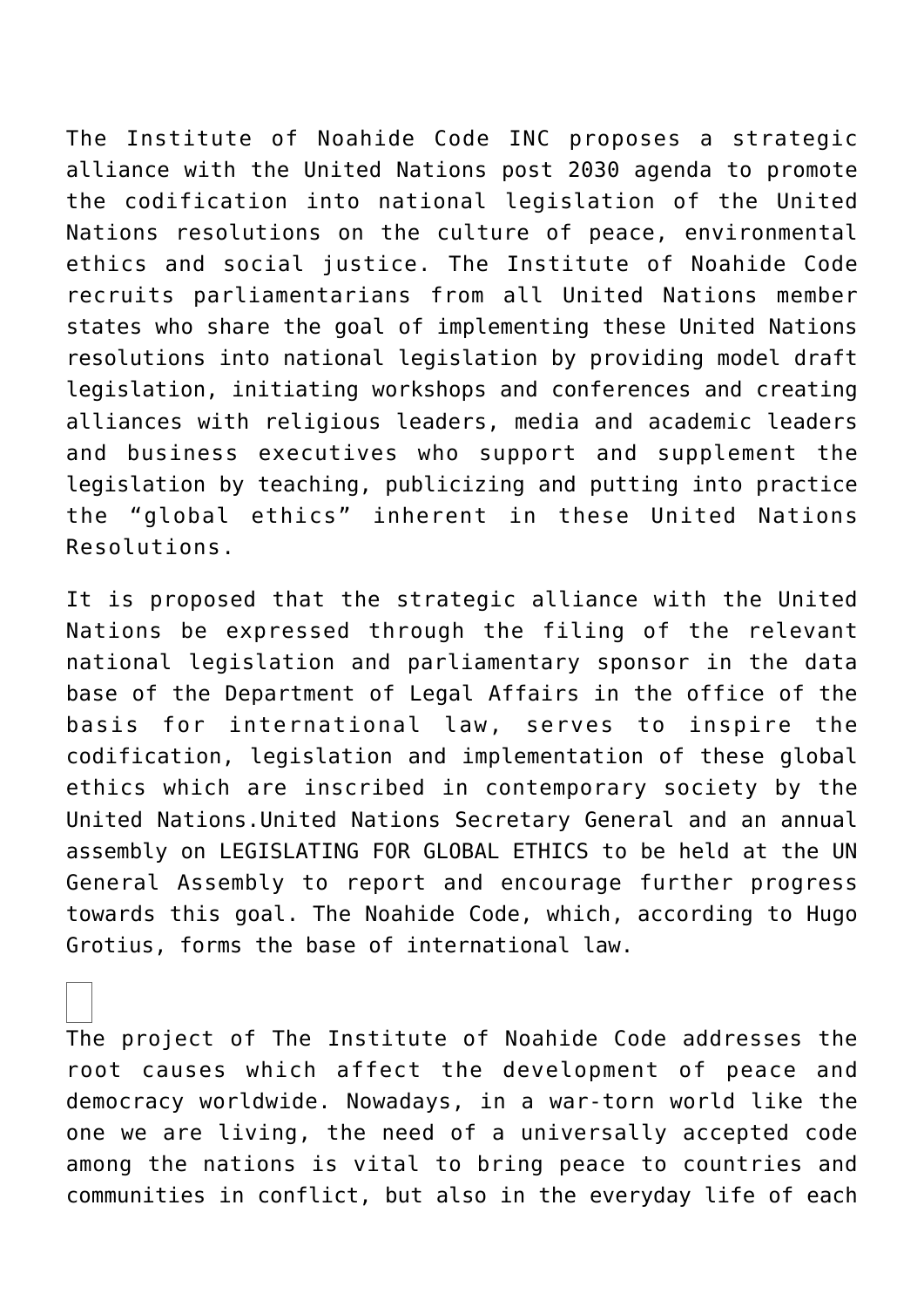## individual

The majority of the conflicts around the world have been triggered by religious issues, lack of natural resources and ethnic reasons. These three main causes have devastating effects on all the people involved and especially the vulnerable ones (children, women and the elderly) who daily experience cruelties, violence, abuses, tortures and death. To better understand this context, it is sufficient taking a look at some geopolitical scenarios like Central African Republic, Democratic Republic of Congo, Mali, Nigeria, Syria, Somalia, Ukraine, and also very recently and devastatingly so, Iraq, among others.

Here in the United States we have seen the arbitrary killing of unarmed civilians, by armed police officers. One of the cases that comes to mind is a man whose only affirmation was, "I can't breath", and yet, he was choked to death. Another recent case that comes to mind and is painful just happened when a man beneath a car, trying to show his driver's licence had four bullets pumped into him.

Terrorism also strikes a chord On the day of the Orlando massacre, the Jewish world commemorated what we know as Matan Torah, the giving of the Torah in Sinai. This holiday takes place on the 50th day from the moment the Hebrew nation fled slavery in Egypt. On 2016, as we celebrated the 2,2— years of the giving of the Universal Noahide Code where human kind is clearly commanded to "respect life", i.e., do not assassinate, a man took the lives of 49 unarmed civilians, he becoming the 50th to die that day.

Humanity has a shared burden no matter where we live.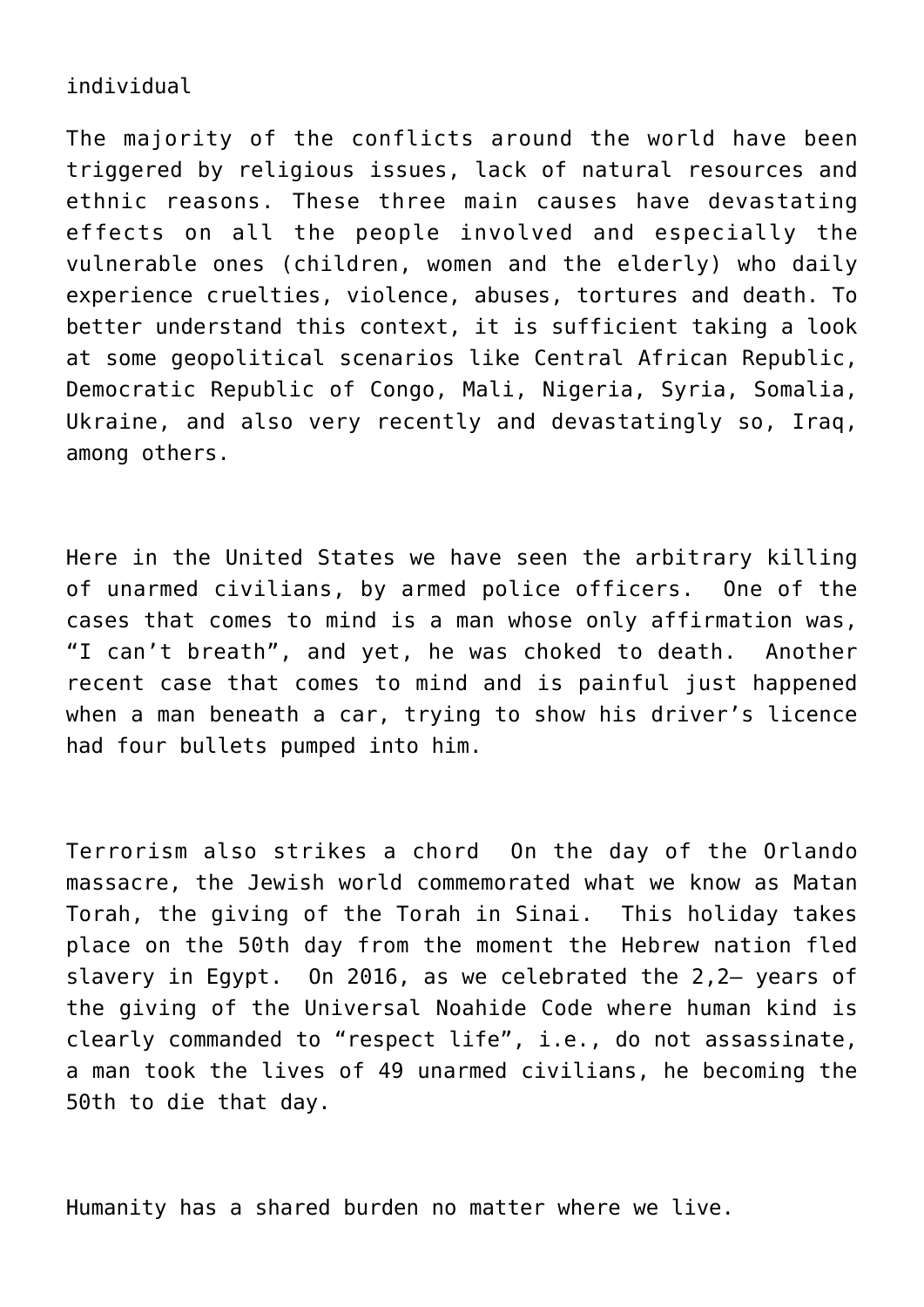And humanity has a common solution, which is the Universal Noahide Code which encompasses all religious, political and legal spheres no matter what land we hail from.

The Universal Noahide Code was given as Torah also was, in Mount Sinai. There are recollections of the entire barren landscape of the dessert blossoming when the world was given these laws. Nature was stirred by the possibility of peace, as these laws set forth peace between man and is Creator, man and his fellow human being.

It was the beloved 26th President of Mexico, Benito Juarez, who proclaimed: "El respeto al derecho ajeno es la paz", respect for others' rights is peace.

The United Nations on the 10th December 1948 signed the Universal Declaration of Human Rights, and I propose that the Universal Noahide Code is reflected in the spirit of a document which recognizes the rights of human beings. I further propose that the Universal Noahide Code deals with the responsibilities of the individual.

To believe in One G-d, is to recognize The Being Who out of Love, created this world. We are commanded, all human beings, not to adore idols.

To respect G-d and to praise Him, is to speak kindly of the Being Who sustains the world, for the good of humankind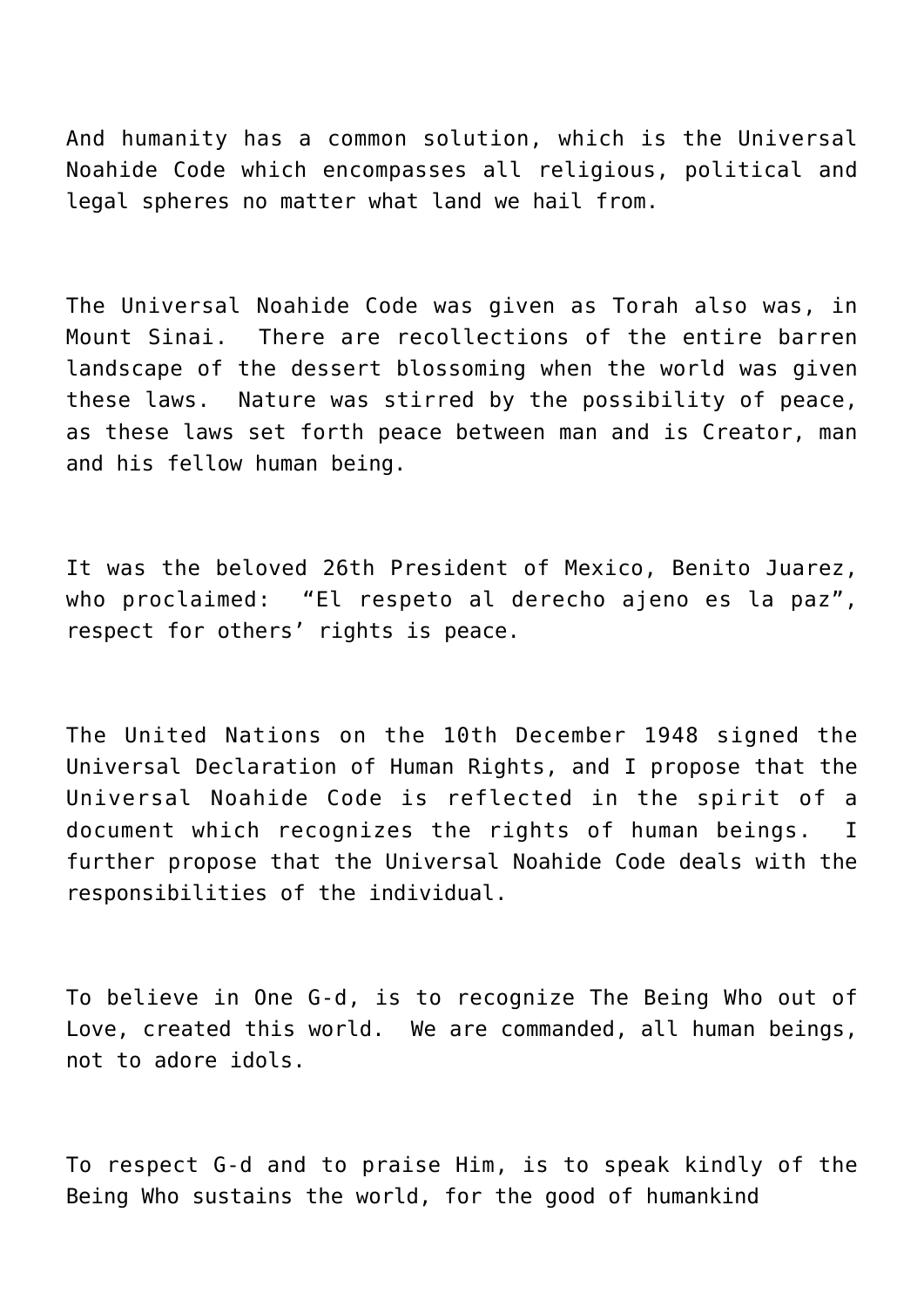To respect human life, is to acknowledge that we are created as brothers and sisters, and that each one of us carries a divine spark. We are vessels of the Divine.

To respect marriage, is to respect the cornerstone of the society which is the family. We respect the young, the old, the weak and infirm.

To respect private property, is to lay the foundation of peaceful coexistence. We don't take what is not ours.

To respect the life of an animal, to feed the animal even before we eat, allowing the animal to rest, is to respect life itself.

To create a judicial system is to bring order to society, to our villages, and provinces, the nations we hail from, as there is no peace without justice.

The former President of the Czech Republic, Vaclav Havel, stated in this United Nations, that his country had incorporated into its constitution, the Universal Declaration of Human Rights, as a means to guarantee its citizens, the enjoyment of freedom.

My intention as the founder and Director of the Universal Noahide Code is to call on all 193 nations that comprise this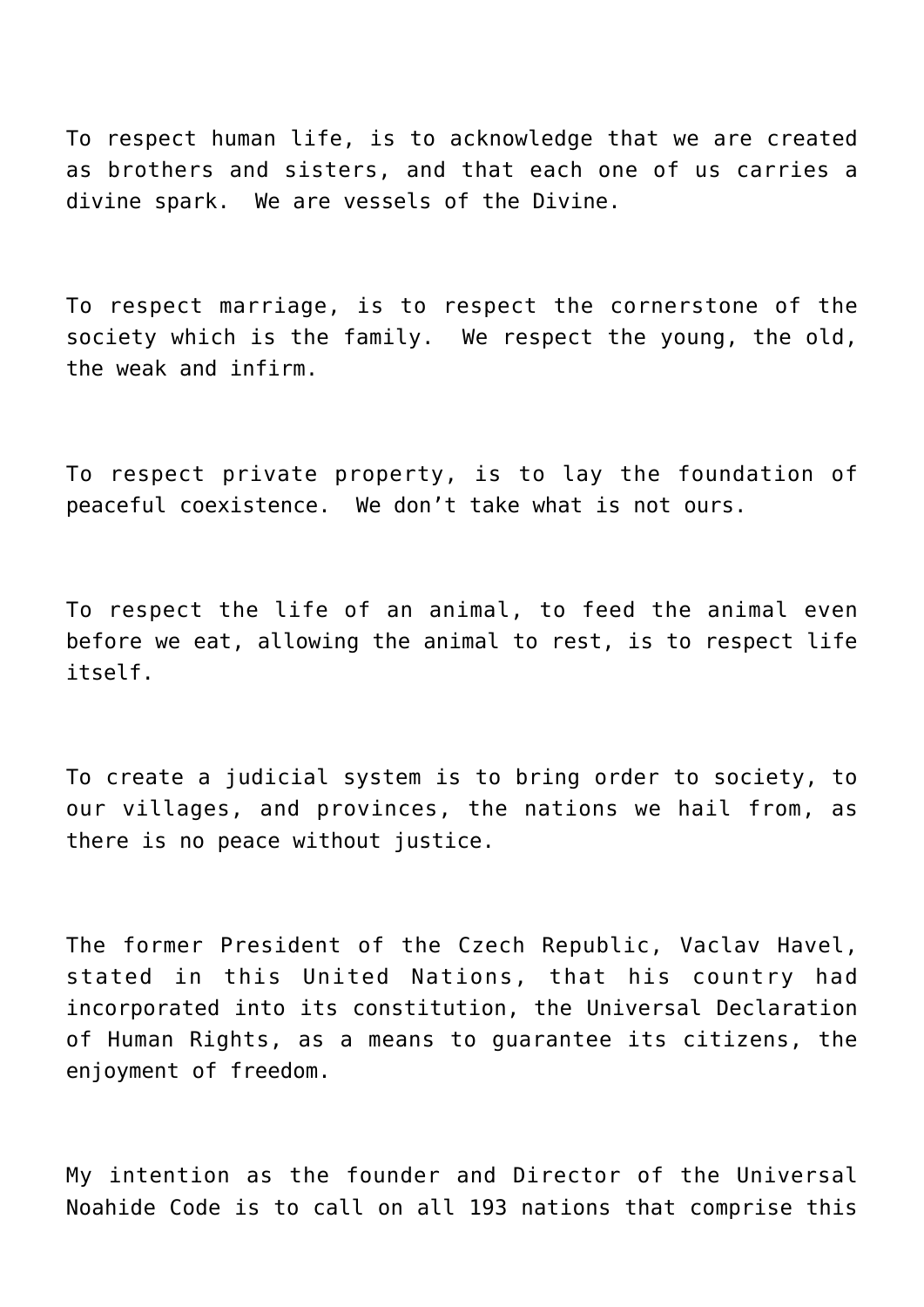organization, to incorporate into their constitutions, the Universal Noahide Code. That the media and specially, the UN Radio and TV departments, promote this idea of responsibility of human beings first to their Creator, from where these Codes originate, and to their fellow human being.

The Universal Noahide Code UNC is above all politics, justice and religious systems and boundaries. But it can be a part of all political, justice and religious systems because its origin transcends that which is man made, and it is a Divine imperative of He, Who fashioned the moon, the stars and the infinite universe just that humankind would exist, for the beloved vessel of His, the human being. Peace is the goal. The vessel must be at peace, for the blessing to flow into it, and the Universal Noahide Code organizes the world in the manner shown by He, Who fashioned it.

Shalom. Salam. Paz. Paix Peace to you all…..

With gratitude and blessings,

Sincerely, I remain

Rabbi Yakov David Cohen

(UN NGO ECOSOC – [www.Noahide.org\)](http://www.noahide.org/)

[https://www.youtube.com/watch?v=eicES\\_ppe3k](https://www.youtube.com/watch?v=eicES_ppe3k)